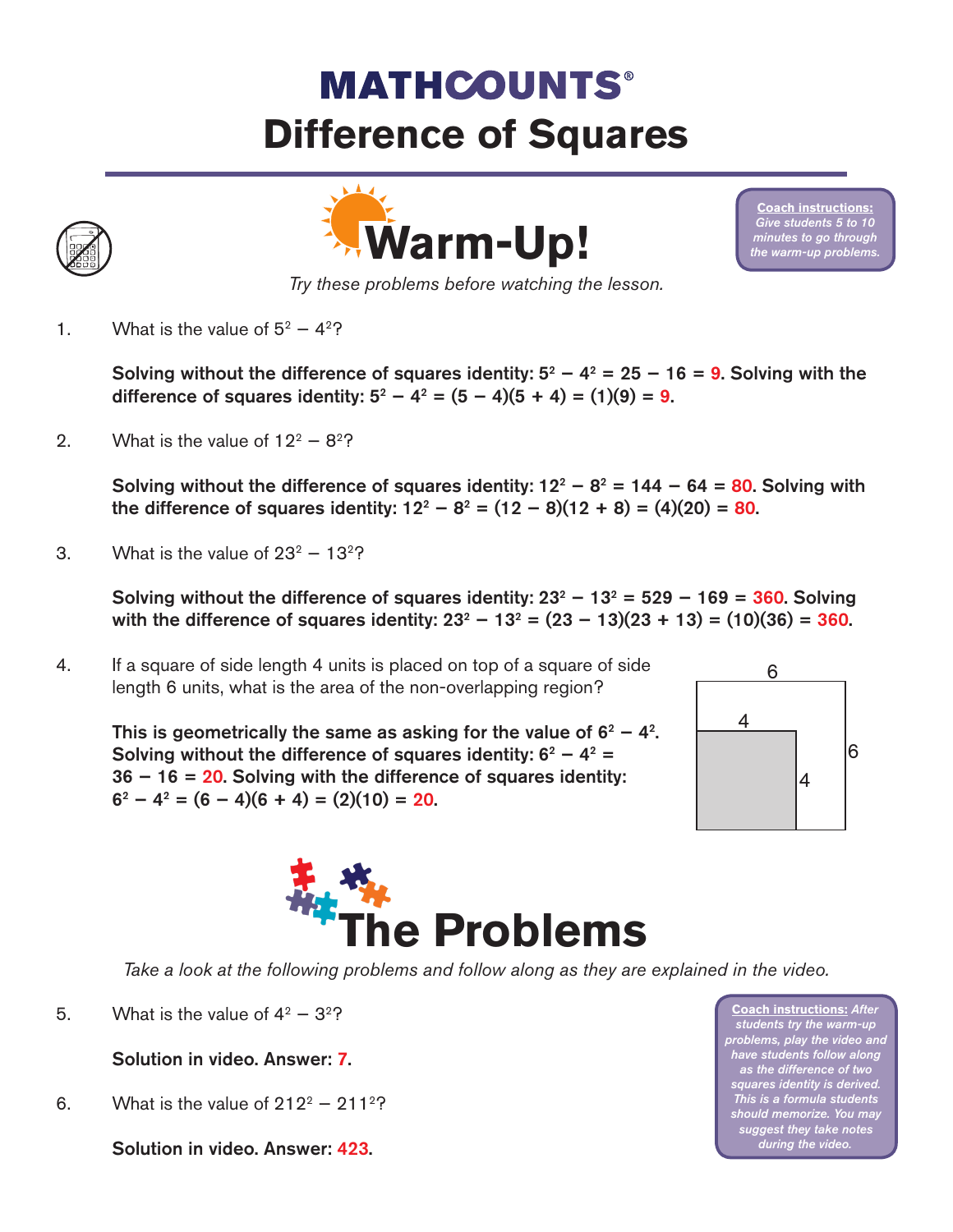



*Use the skills you practiced in the warm-up and strategies from the video to solve the following problems.*

7. What is the value of  $2115^2 - 2114^2$ ?

We can rewrite this expression using the identity and solve: 21152 − 21142 = (2115 − 2114)(2115 + 2114) = (1)(4229) = 4229.

8. If  $x \otimes y$  is defined as  $x^2 - y^2$ , what is the value of 65  $\otimes$  (8  $\otimes$  3)?

Applying the defined operations to the given expression, we can rewrite and solve: 65 ® (8 ® 3) = 65<sup>2</sup> – (8<sup>2</sup> – 3<sup>2</sup>)<sup>2</sup> = 65<sup>2</sup> – ((8 – 3)(8 + 3))<sup>2</sup> = 65<sup>2</sup> – ((5)(11))<sup>2</sup> = 65<sup>2</sup> – 55<sup>2</sup> =  $(65 - 55)(65 + 55) = (10)(120) = 1200.$ 

9. What is the value of  $(12^2 - 11^2)^2$ ?

We can re-write this expression using the identity and solve:  $(12^2 - 11^2)^2 = ((12 - 11)(12 + 11))^2 = ((1)(23))^2 = 23^2 = 529.$ 

10. What is the value of  $4^4 - 3^4$ ?

Using properties of exponents we can rewrite this expression and apply the identity:  $4^4 - 3^4 = (4^2)^2 - (3^2)^2 = (4^2 - 3^2)(4^2 + 3^2) = (4 - 3)(4 + 3)(4^2 + 3^2) = (1)(7)(16 + 9) =$  $(7)(25) = 175.$ 

11. What is the value of  $25^2 - (25 - 5)(25 + 5)$ ?

In this problem, instead of factoring a difference of squares into two monomial terms, we need to take the two monomials and convert them to a difference of squares. We can rewrite the expression  $25^2 - (25 - 5)(25 + 5) = 25^2 - (25^2 - 5^2) = 25^2 - 25^2 + 5^2 = 5^2 = 25$ .

12. What is the value of the expression  $\frac{20^2 - 1}{2}$  ? 19 −

> We recognize the numerator of the expression as a difference of squares and rewrite the expression:  $(20^2 - 1)/19 = (20 - 1)(20 + 1)/19 = (19)(21)/19 = 21$ .

**Coach instructions:** *After watching the video, give students 15 to 20 minutes to try the following problems. Mathletes do not have to use difference of squares to solve these problems, but they should be encourage to use the identity so they become familiar with it and learn to recognize its structure in problems.*